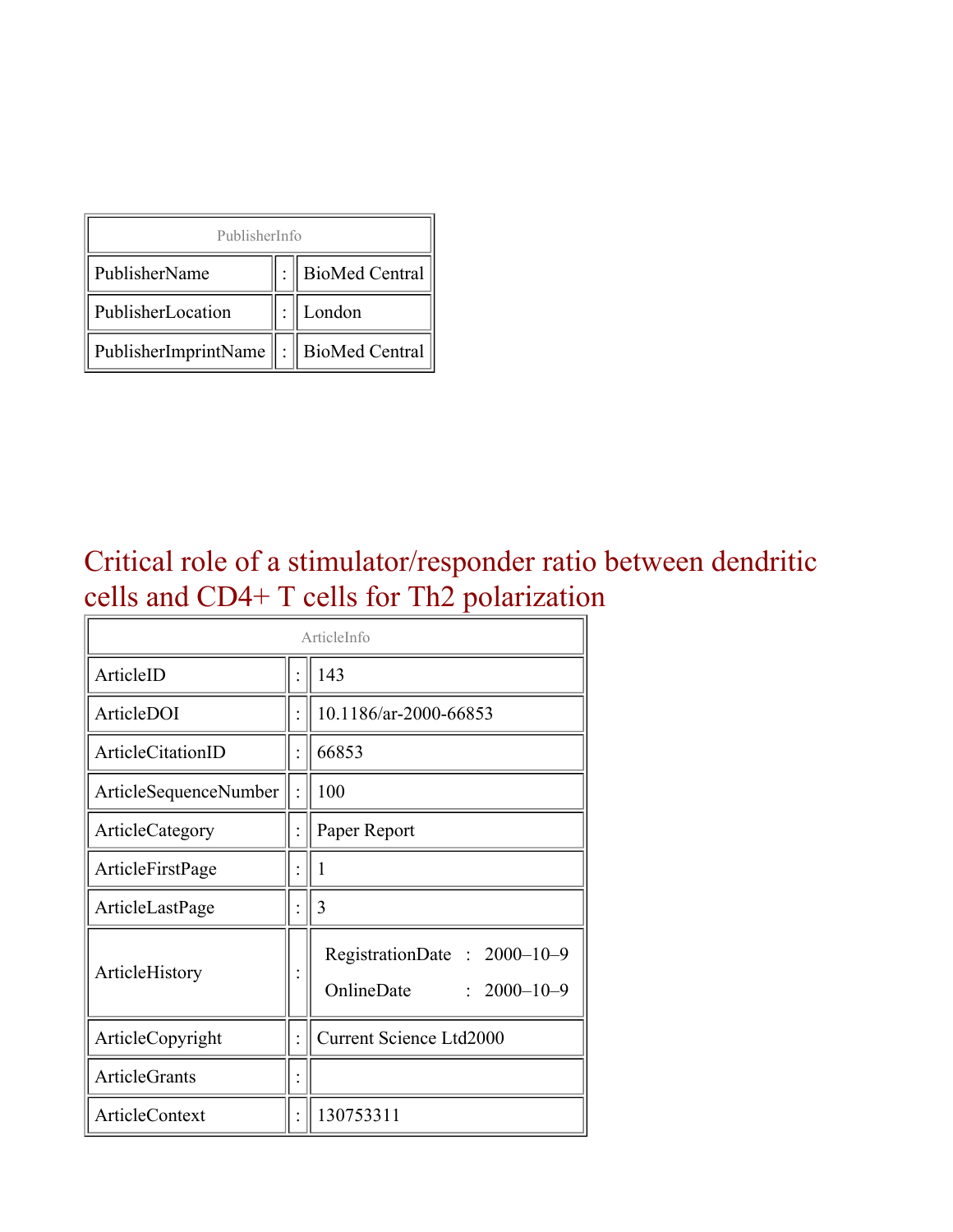Aff1 University of Erlangen, Germany

#### Keywords

 $CD4<sup>+</sup>$  T cells, dendritic cells, stimulator/responder ratio, Th<sub>2</sub> polarization

# Context

Based on origin and nature of stimulation during maturation, dendritic cells (DCs) can differentiate into either DC type 1 (DC1) or DC type 2 (DC2) that induce Th1 or Th2 responses, respectively. It has previously been suggested that human monocyte-derived DCs develop into DC1, secrete high amounts of interleukin (IL)-12 in response to pathogens or pathogen-derived signals and thus promote Th1 differentiation. In this paper, the ability of human myeloid dendritic cells to induce polarized Th1 or Th2 cell differentiation was investigated.

# Significant findings

At a low DC:T cell ratio, type I mature dendritic cells favored Th2 differentiation of naive  $CD4^+T$ cells regardless of the nature of stimulation during DC maturation. By contrast, at high stimulation/ responder ratios, a mixed Th1/Th2 response was induced. Th2 commitment was enhanced by upregulation of costimulatory molecules such as B7 or OX40 on dendritic cells.

### **Comments**

The ratio of DCs to naive  $CD4^+$  T cells was critical for T cell differentiation. One possible explanation for these results would be that limited DC:CD4<sup>+</sup> T cell interactions exhausted DCs to produce less IL-12 and therefore induced Th2 differentiation of  $CD4^+$  T cells. The addition of neutralizing anti-IL-4 or IL-4 receptor antibodies did not influence the initiation of Th2 response and suggested that other, IL-4-independent factors were involved in Th2 differentiation. Blockade of CD28 and OX40L costimulation by CTLA4-Ig or anti-OX40L antibodies inhibited IL-4 and IL-5 production